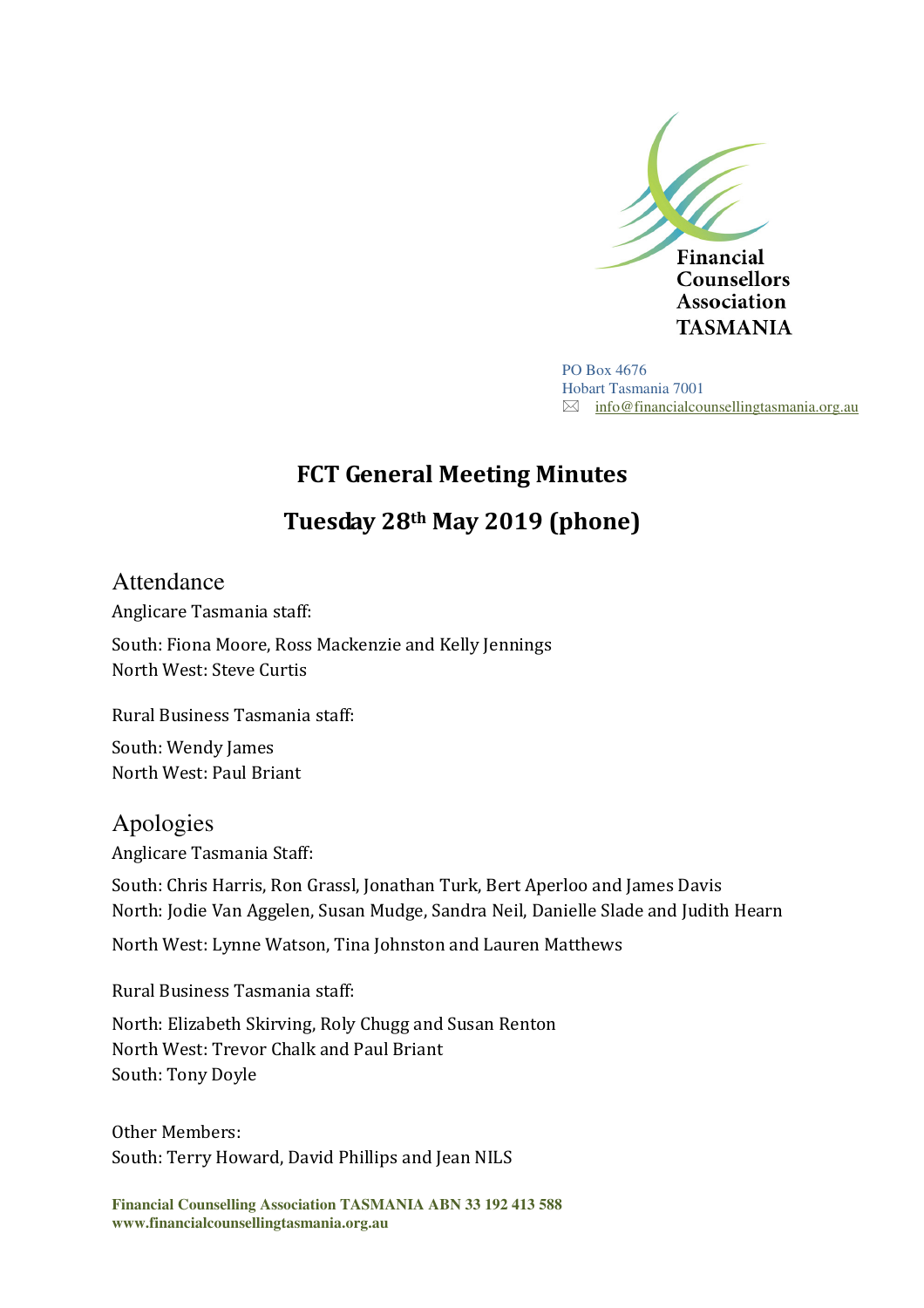Meeting opened by Fiona 10:04am.

## **Minutes of the last meeting**

No comments. Moved by Ross, seconded by Kelly.

## **Business arising from minutes**

None. Minutes of last meeting accepted.

# **President's Report**

Supervisors Training in March and Complex Needs Training in April have been completed. Feedback was positive for both sessions, staff gained relevant knowledge and or/skills.

FCRC training – Fiona has spoken with Tanja Training Manager from FCRC Victoria re accessing training. Tanja advised that CALC, who provide the majority of their training, are unable to travel to Tasmania at the moment. However, there are webinars and online sessions that we can access.

Fiona also spoke with Leanne, Training Manager from WA, who advised that they record a lot of their training sessions, and she will send the link to Fiona so we can access the sessions.

National Conference was very good. Highlight of the conference was speaker Peter Greste Australian journalist, who spoke about his time in an Egyptian prison and how he survived. Peter spoke about the mental exercises he did to keep himself focused. His statement 'you are stronger than you think' epitomises our clients who have managed to survive through trying times before they come to see us.

Fiona attended a session about problem gambling, and heard what the banks are doing to identify problem gamblers and prevent them obtaining credit to gamble. A case study was presented of a client who ended up being refunded credit he obtained for gambling.

FCAT conference planning is underway, draft program should be ready in the coming weeks. Pass on email addresses to Fiona of anyone to invite that hasn't been yet.

Moved by Wendy, seconded by Steve.

**Financial Counselling Association TASMANIA ABN 33 192 413 588 www.financialcounsellingtasmania.org.au**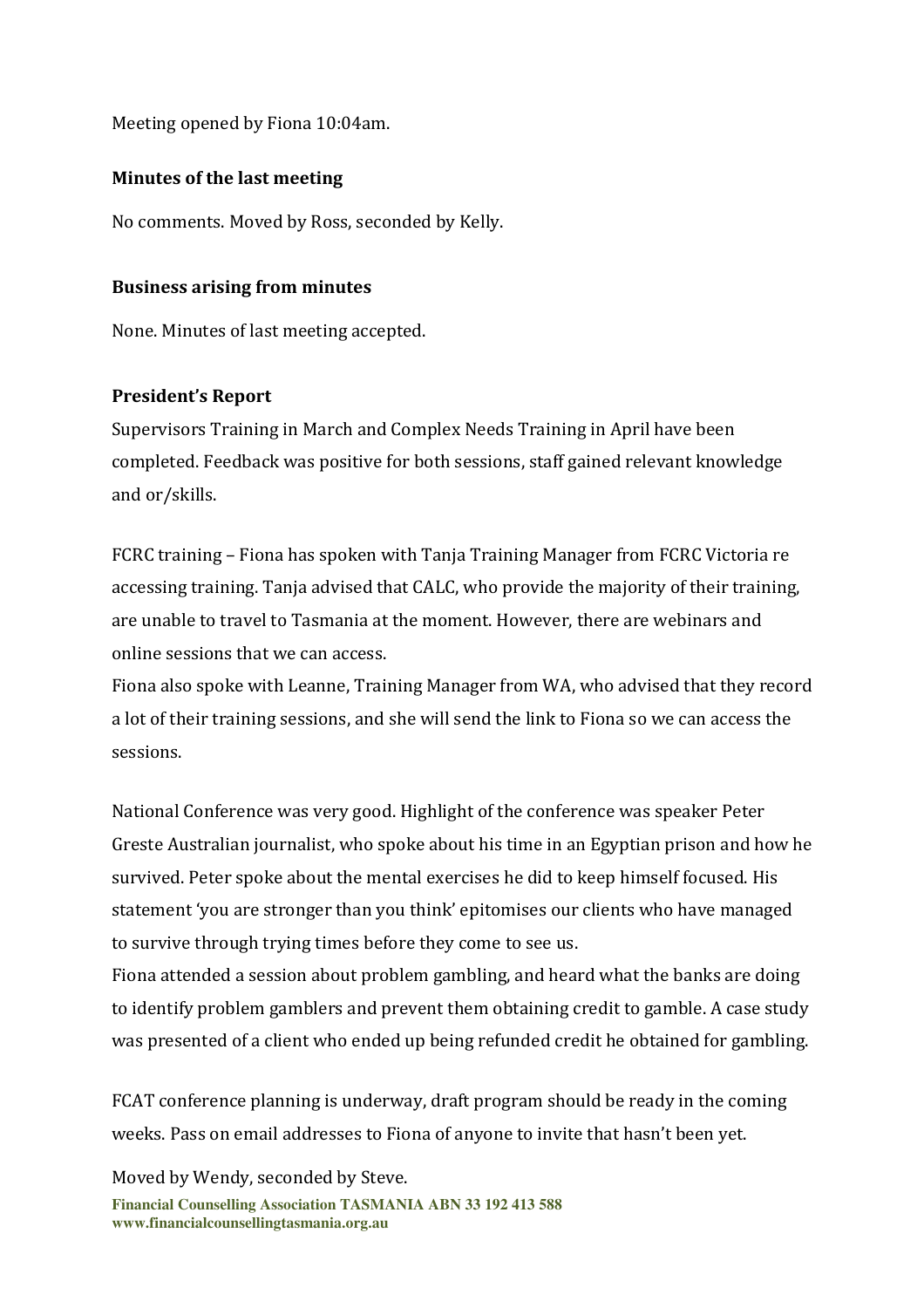#### **Secretary's Report** – nothing to report.

#### **Treasures Report**

Minimal activity lately, only rep council costs for FCA conference. Steve working on the income and expenditure document. Apart from the ANZ annual sponsorship, no conference sponsorship has been received yet. Steve is awaiting the list from Danielle.

Moved by Ross. Seconded by Wendy.

#### **FCA Report**

Danielle and Fiona attended the Rep council meeting in Melbourne. FCA is currently in the process of reviewing the national membership and accreditation documents. There will be two new categories of membership added; students and Rural Financial Counsellors. The reason behind the separate category for rural financial counsellors is because feedback from other states is that rural counterparts appear to not be engaging with peak bodies and FCA are keen to encourage them to be more involved and access relevant PD opportunities.

The work experience/full membership has also been reviewed. It has been decided that 28+ work per week is classed as full time, requiring 24 months of experience for full membership. If a member works less than 28 hours per week, 36 months experience is required for full membership.

National Training Managers are working on CPD points as they are thought to be too vague and easily misinterpreted. Key issue discussed was that some financial counsellors are more focused on getting points rather than gaining knowledge and skills from sessions. There will be a preamble written, explaining the need for CPD.

FCA are working on the supervision policy. The draft will be distributed to the Rep council to review.

FCA are involved in the Raise the Rate campaign that ACOSS and other agencies are running. The campaign is working to raise the Newstart Allowance amount.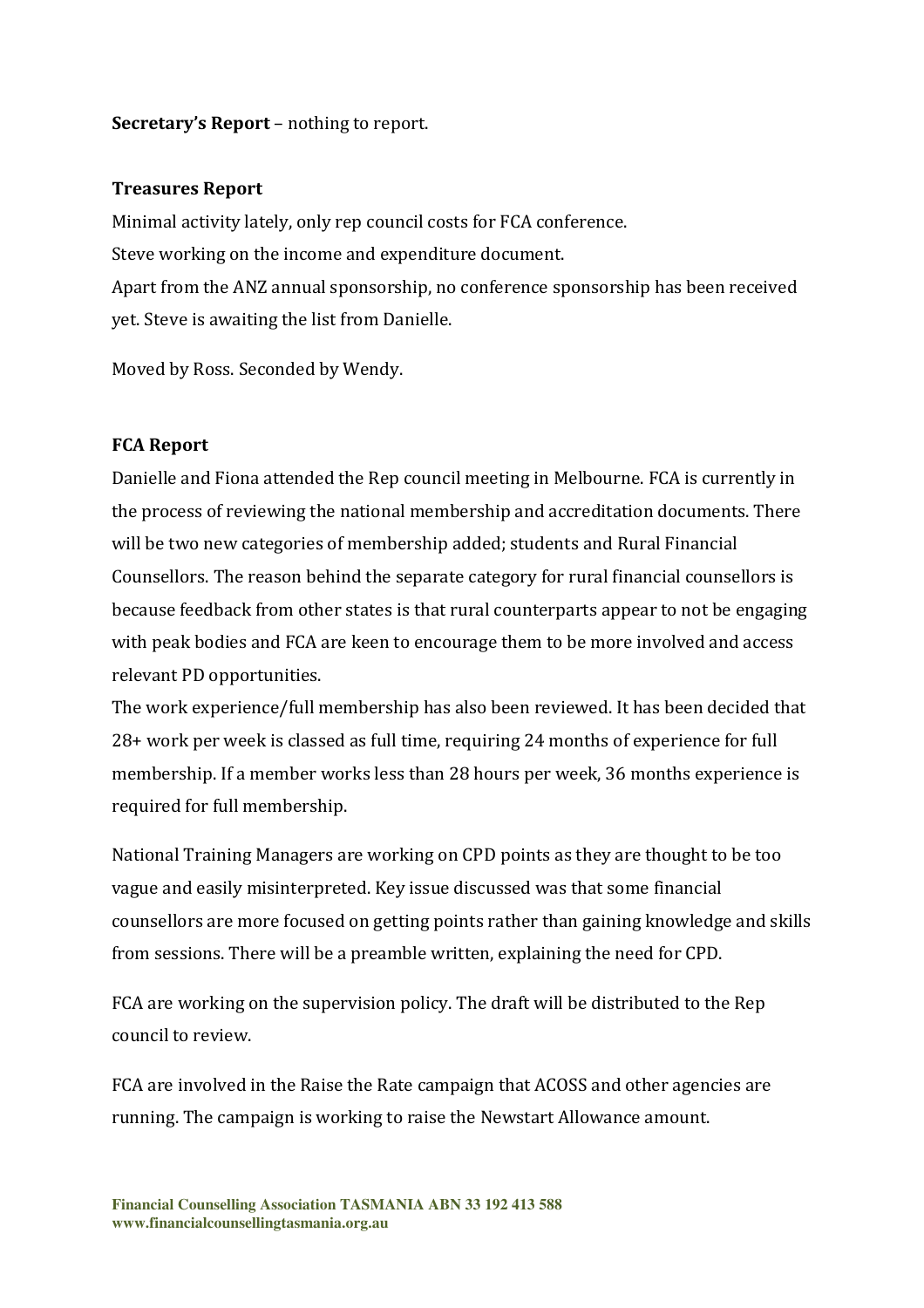Recent meeting with representatives from My Budget. It appears that their practices have changed;

- Good assessment process and willing to refer to financial counsellors if their product is not suitable.
- Clients can cancel the service with 28 days' notice, and My Budget will identify clients who cannot continue with the service due to change of circumstance
- Hardship options available and can waive fees for temporary hardship
- Will liaise with creditors, costs \$45 per creditor negotiation and \$45 per renegotiation
- Have a registered debt agreement administrator
- Establishment fees can be paid over the first 6 months
- Mainland based company

Consensus of the meeting was that further discussions would be useful, and possibly invite My Budget to state conferences if peaks feel it is appropriate.

Lion Finance/Collection House are currently not being invited to any conferences due to unethical practices; bankrupting clients, and obtaining court orders to seize assets as a first option.

# **Program Updates**

# *Rural Business Tasmania*

Very busy across all three regions, particularly in the North. Roly received a lot of referrals from Agfest and Bluey some for North West. Agfest this year has generated more direct referrals than previous years and was a positive experience.

Midlands and East Coast are very dry. Introduction of the Federal Government Emergency Water Infrastructure Rebate Scheme which is designed to assist with the cost of upgrading water infrastructure to try help prevent drought. Mostly applicable to the east coast but extends to the peninsula which will keep Tony in the South busy.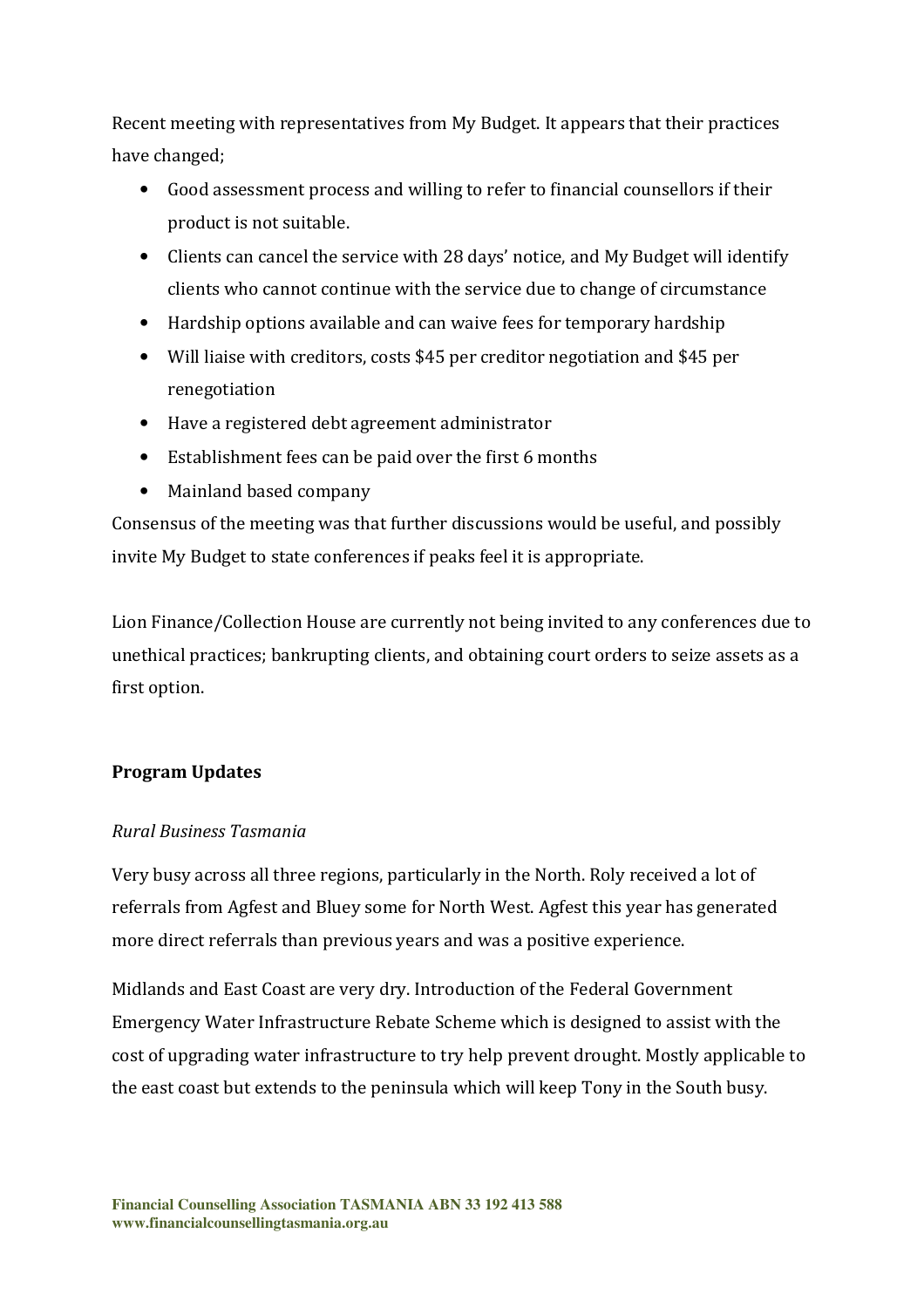Huon council is reviewing needs for the areas in the Huon affected by the bushfires. No new programs announced yet, but this may generate new referrals in this area.

May see increased referrals from the beekeeping industry on the NW due to bushfire affected areas.

### *Anglicare*

There has been a 30% decrease in calls to the NDH in the past six months. This could be a concern re funding.

Financial counselling has changed the face to face bookings in advance to two weeks, previously 4 – 6. FC's are still doing as much as possible on the phone, and booking more complex issues for face to face.

Prison – Ross continues to be busy with lots of referrals, on average 6 per week, caseload approx. 106. Prevalent issues are unmanageable debt when going to prison, and how to contain debt whilst in prison. The prevalence of problem gambling and drug/alcohol related debt is high. Ross is continuing with financial literacy sessions and has started contributing articles for the prison newsletter the Insider. Articles focus on issues such as how to manage fines, how ti limit telco debt. Ross is also providing fact sheets on various topics for the prison intranet system so clients can access things such as contact lists for banks etc.

Ross is working with a client who is imprisoned for problem gambling embezzlement. The client is participating in a case study to be presented to FCA regarding the issue obtaining large amounts of credit for gambling and the betting campaigns promoting match bets.

### **General Business**

FCAT membership renewal forms are on the way to members.

Discussion re the election promise for doubling FC funding. At the moment it is business as usual but in the future we need to consider this and/or state funding, bank funding etc.

Discussion re whether we need policies for FCAT. We haven't had any significant issues occur where we have had to utilise a policy. FCAT usually relies on the resources of FCA